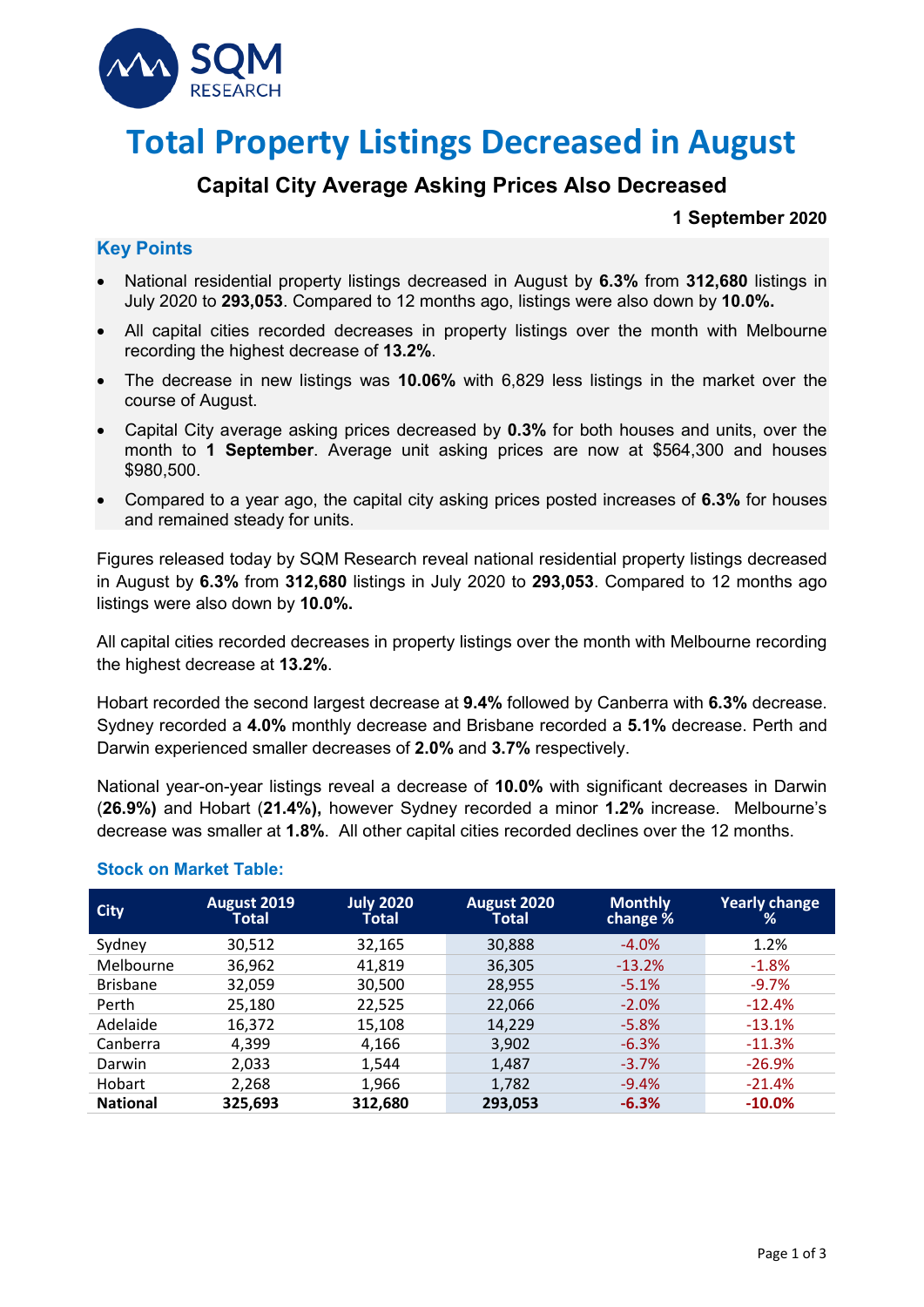

## **Commentary**

Louis Christopher, Managing Director of SQM Research said, "There was quiet a large drop in new listings for the month, predominantly driven by the shortfall in Melbourne. The Melbourne numbers are quite revealing actually. It is reflective of the near entire freeze-up of the Melbourne housing market. As the Victorian State Government is heavily reliant on property stamp duty revenues, there must be a significant State revenue collapse occurring. Elsewhere we continue to record falling supply in Australia's regional areas. Our take on that phenomenon is that demand has boomed for regional real estate as more of our populations looks to remote living."

## **Days on Market Tables:**

| <b>August ZUZU</b> |           |            |            |             |              |                       |
|--------------------|-----------|------------|------------|-------------|--------------|-----------------------|
| <b>City</b>        | $30$ days | 30-60 days | 60-90 days | 90-180 days | $> 180$ days | <b>Total Listings</b> |
| Sydney             | 12.775    | 4,893      | 2.759      | 4.267       | 6,194        | 30,888                |
| <b>Melbourne</b>   | 7.498     | 6,574      | 4.372      | 7.091       | 10.770       | 36,305                |
| <b>Brisbane</b>    | 7.782     | 5,128      | 3,363      | 4.894       | 7,788        | 28,955                |
| <b>Perth</b>       | 5.052     | 3,297      | 2.323      | 3.293       | 8,101        | 22.066                |
| Adelaide           | 4.179     | 2.025      | 1,240      | 2.202       | 4,583        | 14.229                |
| Canberra           | 1541      | 474        | 243        | 501         | 1.143        | 3.902                 |
| Darwin             | 163       | 114        | 72         | 146         | 992          | 1.487                 |
| <b>Hobart</b>      | 456       | 201        | 117        | 295         | 713          | 1.782                 |
| <b>National</b>    | 61,038    | 35,345     | 22.406     | 42.224      | 132,040      | 293,053               |

**August 2020**

#### **July 2020**

| <b>City</b>      | $30$ days | 30-60 days | 60-90 days | 90-180 days | $>$ 180 days | <b>Total Listings</b> |
|------------------|-----------|------------|------------|-------------|--------------|-----------------------|
| Sydney           | 13,085    | 4,688      | 2,530      | 5.735       | 6.127        | 32.165                |
| <b>Melbourne</b> | 13.906    | 6.543      | 3.545      | 8.253       | 9,572        | 41.819                |
| <b>Brisbane</b>  | 8.193     | 5,057      | 3.079      | 6.137       | 8.034        | 30.500                |
| Perth            | 5.198     | 3,235      | 1.867      | 4.016       | 8,209        | 22.525                |
| Adelaide         | 3.998     | 2.207      | 1.352      | 2.824       | 4.727        | 15.108                |
| Canberra         | .628      | 448        | 318        | 675         | 1,097        | 4.166                 |
| Darwin           | 166       | 100        | 64         | 175         | 1.039        | 1.544                 |
| <b>Hobart</b>    | 517       | 193        | 155        | 384         | 717          | 1.966                 |
| <b>National</b>  | 67.867    | 33.217     | 21.307     | 53,075      | 137,214      | 312.680               |

#### **August 2019**

| <b>City</b>      | $<$ 30 days | 30-60 days | 60-90 days | 90-180 days | $>$ 180 days | <b>Total Listings</b> |
|------------------|-------------|------------|------------|-------------|--------------|-----------------------|
| Sydney           | 11.637      | 3.080      | 2.413      | 5.005       | 8.377        | 30.512                |
| <b>Melbourne</b> | 13.485      | 4,170      | 2.964      | 5.984       | 10,359       | 36,962                |
| <b>Brisbane</b>  | 7.703       | 4.870      | 3,832      | 6.737       | 8.917        | 32,059                |
| Perth            | 5.146       | 2,749      | 2.483      | 5.491       | 9,311        | 25.180                |
| Adelaide         | 3.994       | 2,385      | 1.638      | 3.424       | 4,931        | 16.372                |
| <b>Canberra</b>  | 1.313       | 505        | 357        | 986         | 1,238        | 4.399                 |
| Darwin           | 164         | 144        | 148        | 310         | 1,267        | 2.033                 |
| <b>Hobart</b>    | 548         | 281        | 223        | 386         | 830          | 2.268                 |
| <b>National</b>  | 65.803      | 31,682     | 25.398     | 57,530      | 145,280      | 325,693               |

## **Asking Prices**

Capital City average asking prices decreased by **0.3%** for both houses and units over the month to **1st September**. Average unit asking prices are now at \$564,300 and houses \$980,500.

Compared to a year ago, the capital city asking prices posted an increase of **6.3%** for houses and remained steady for units.

Over the month, Sydney and Brisbane recorded marginal asking price decreases in both houses and units, with Sydney recording the largest decline in house asking prices of **1.2%** and Melbourne recording the largest decline in unit prices of **0.8%.** However, Melbourne's house asking price increased by **0.4%.**